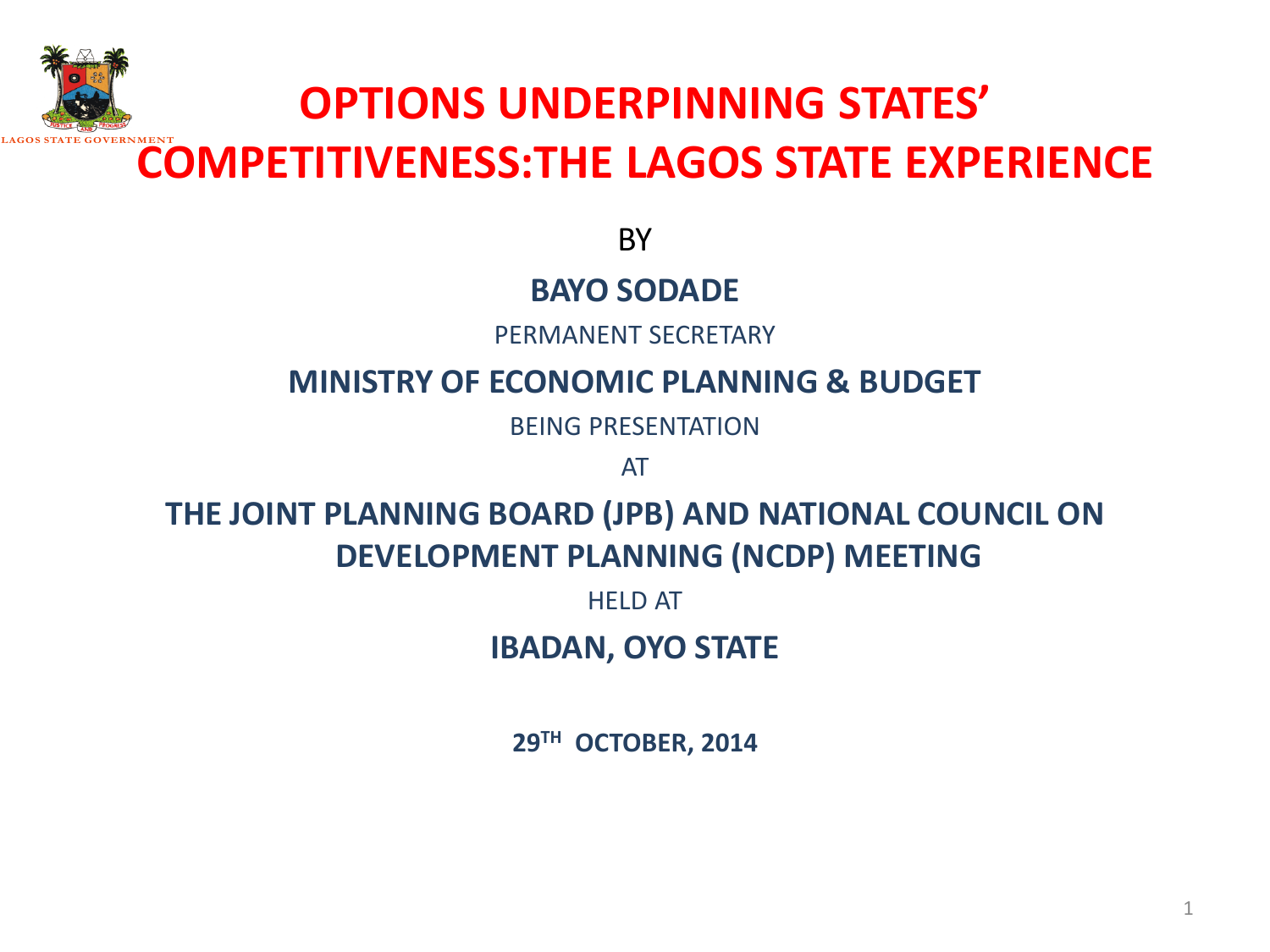

## **PRESENTATION OUTLINE**

Concept of Competitiveness

Lagos, Nigeria and Global Competitiveness

Where are we?

LS Strategies to Enhance Competitiveness

Conclusion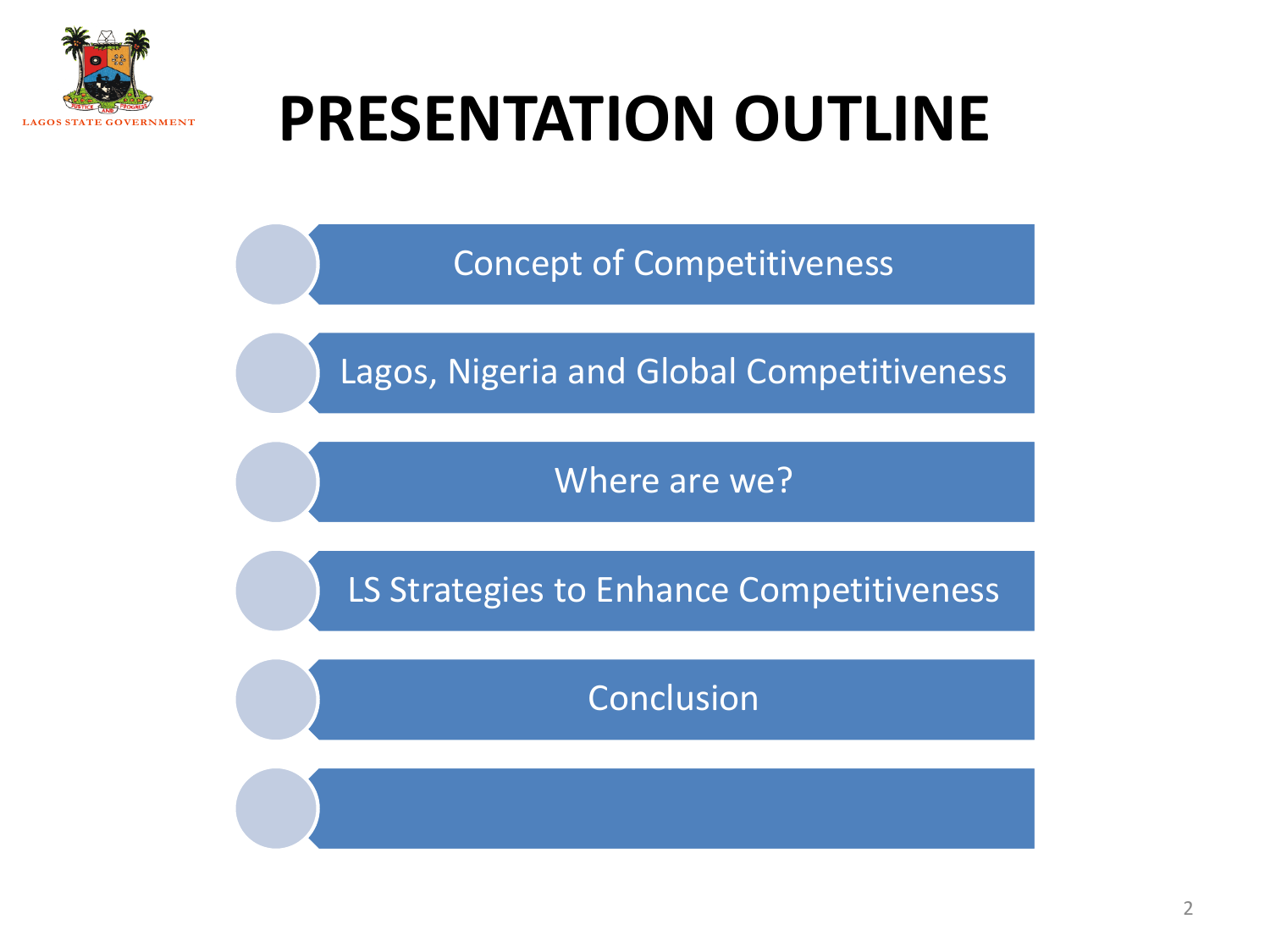

# **Concept of Competitiveness**

- Competitiveness had been defined as the set of Institutions, policies and factors that determine the level of productivity of a country/state. (Global Competitiveness Report 2013/14)
- Competitiveness in the long run would enable National/sub-national economies to achieve sustained economic growth and long-term prosperity.
- Since 2005, The World Economic Forum (WEF) compiles a worldwide analysis based on Global Competitiveness Index (GCI)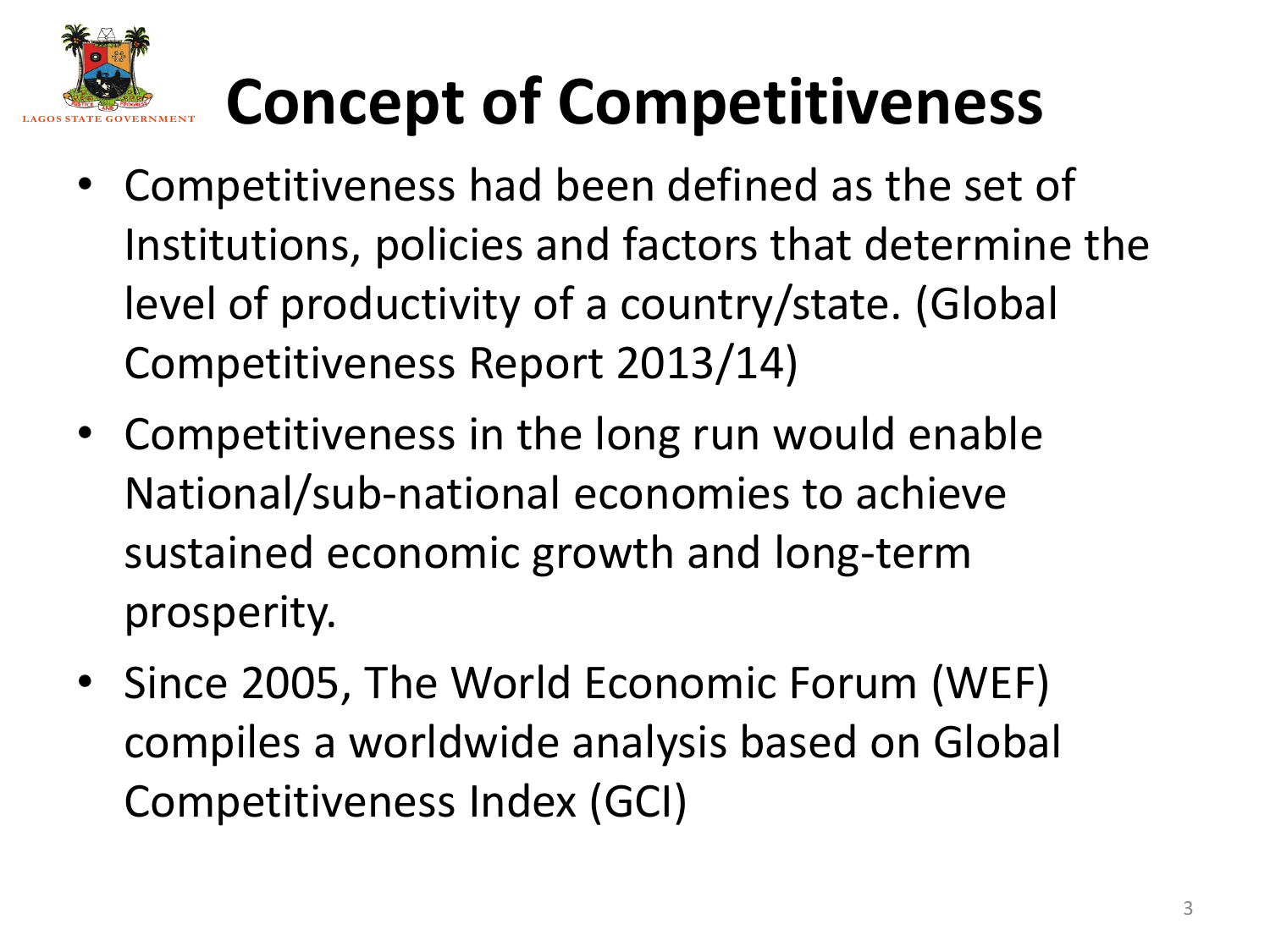

- The World Bank has also since 2008 measured the Nigerian regulatory and business environment through the Doing Business Report (DBR)
- Except for the 2014 Report, Lagos was used as proxy in the annual DBR that compares 189 economies globally.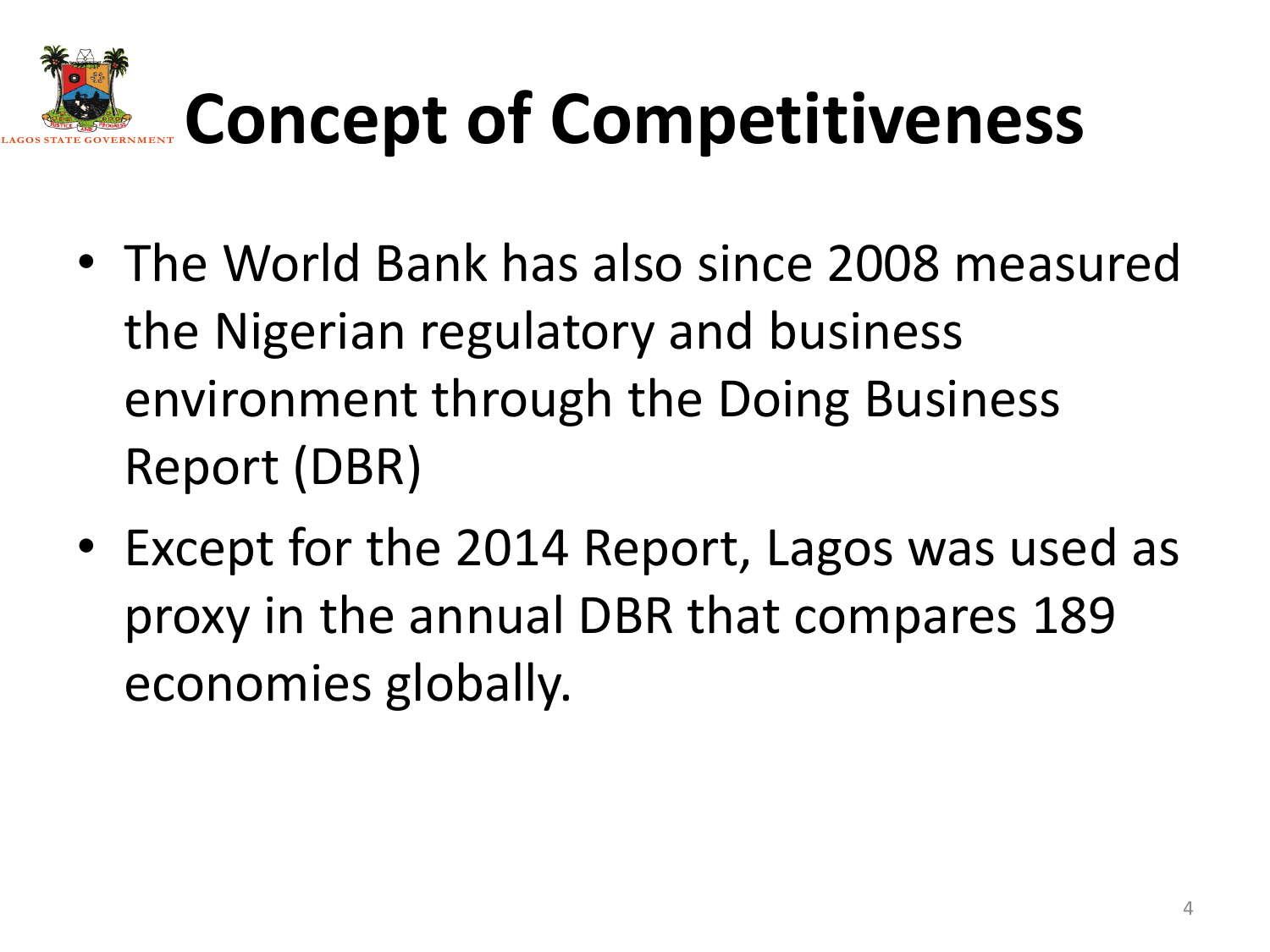### Lagos Competitiveness and Nigeria **LAGOS STATE GOVERNM ENT**

- Given the direct proportionality both the State and Federal govts are interested in Lagos business environment
- The Federal Government earlier in 2012 inaugurated a Doing Business Competitiveness Council Committee including Lagos as part of its investment climate reforms programme.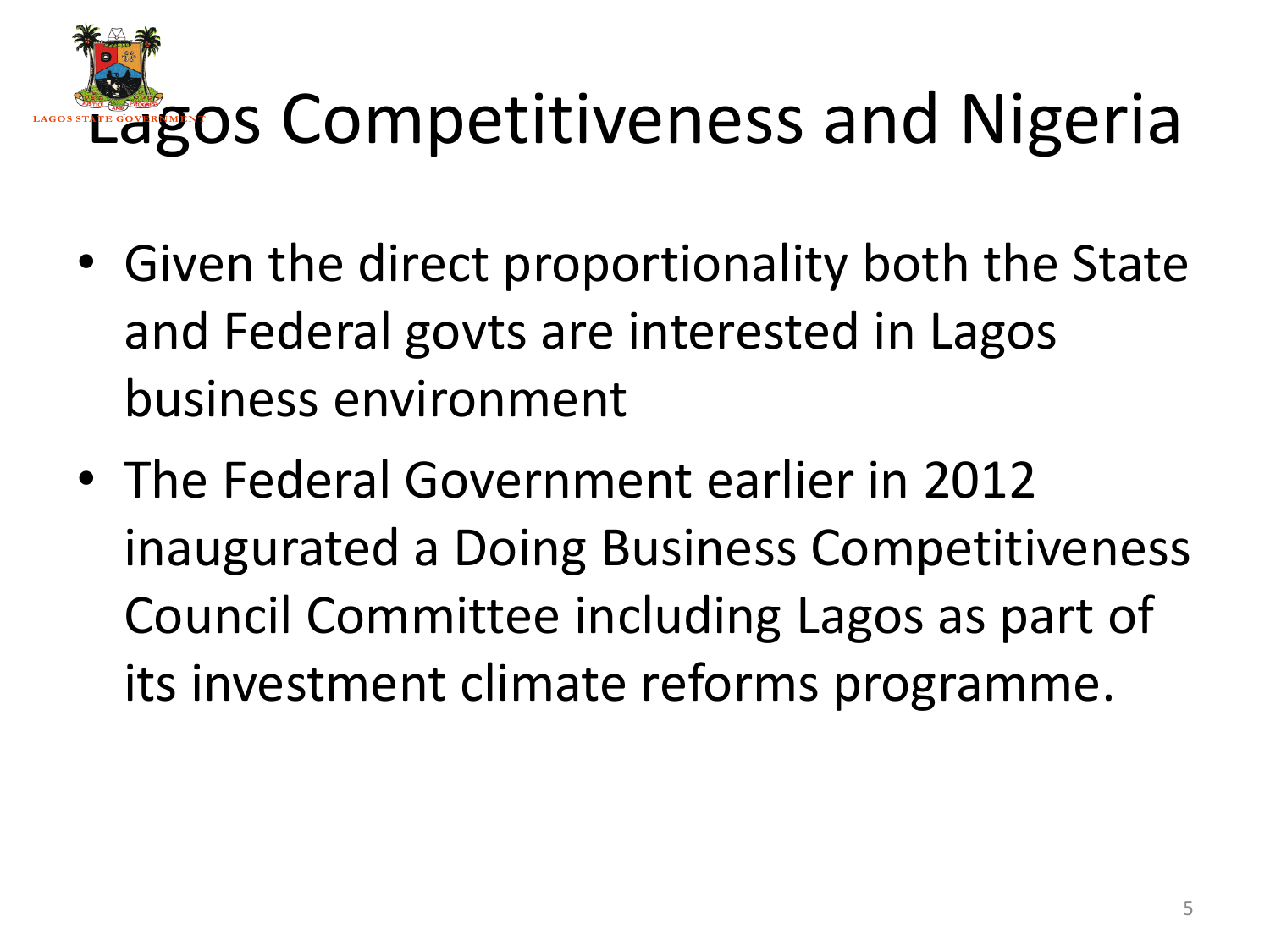

## Where are we?

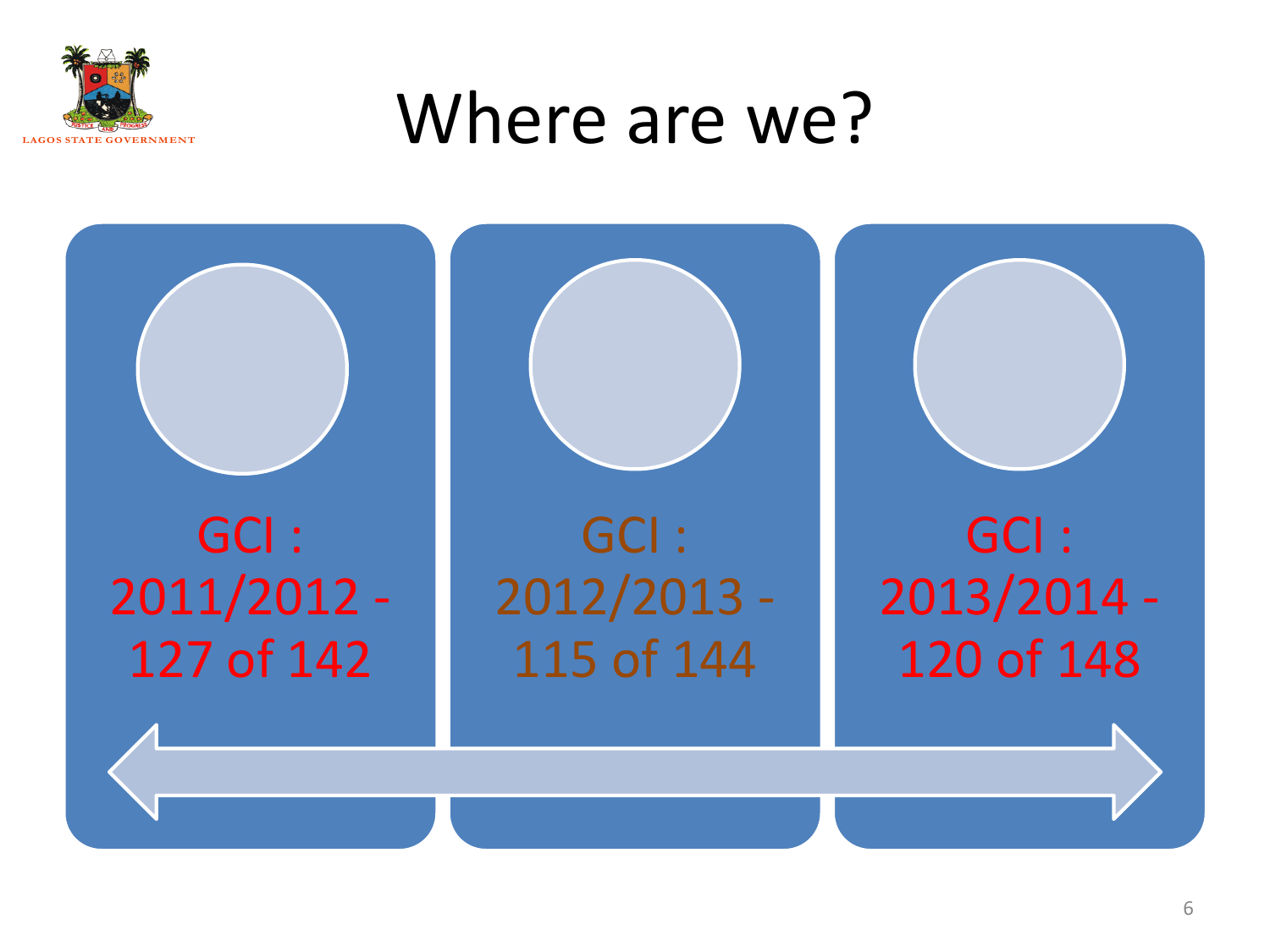

### **NIGERIA – GLOBAL COMPETITIVESS (GC)**

#### The most problematic factors for doing business

| Poor work ethic in national labor force 3.5 |  |
|---------------------------------------------|--|
|                                             |  |
|                                             |  |
|                                             |  |
|                                             |  |
|                                             |  |
|                                             |  |
|                                             |  |
|                                             |  |
|                                             |  |



Source: WEF Global Competitiveness Report 2013-2014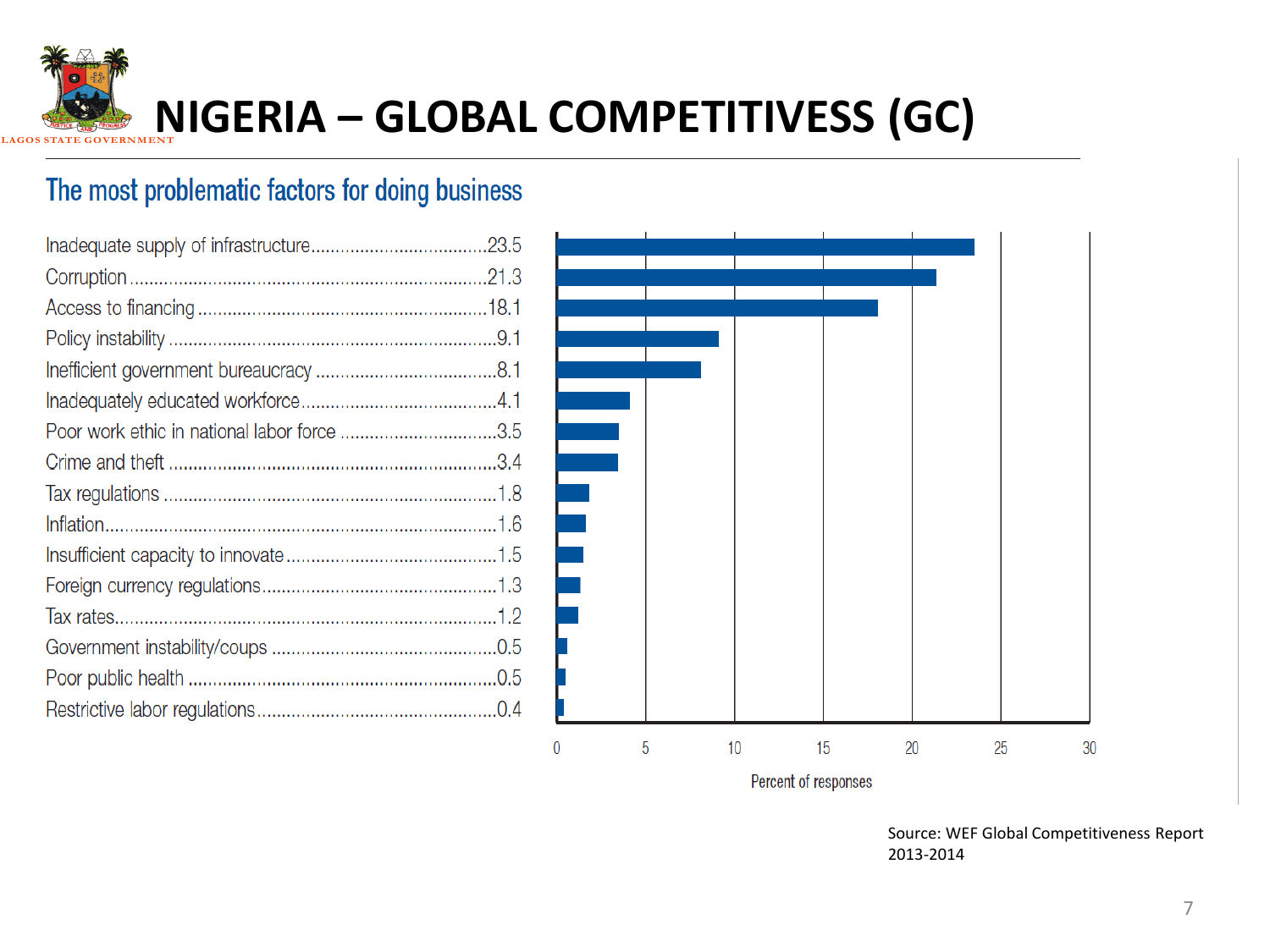

# What Lagos Has Done

- Set up the Business Ways and Means Committee on 21<sup>st</sup> November, 2008 aimed at improving service delivery and efficiency, by reducing the cost and time of doing business in Lagos State.
- The Committee comprised of 12 members with HC (MEPB) as Chairman.
- Investment in Infrastructure as the main mantra of the BRF administration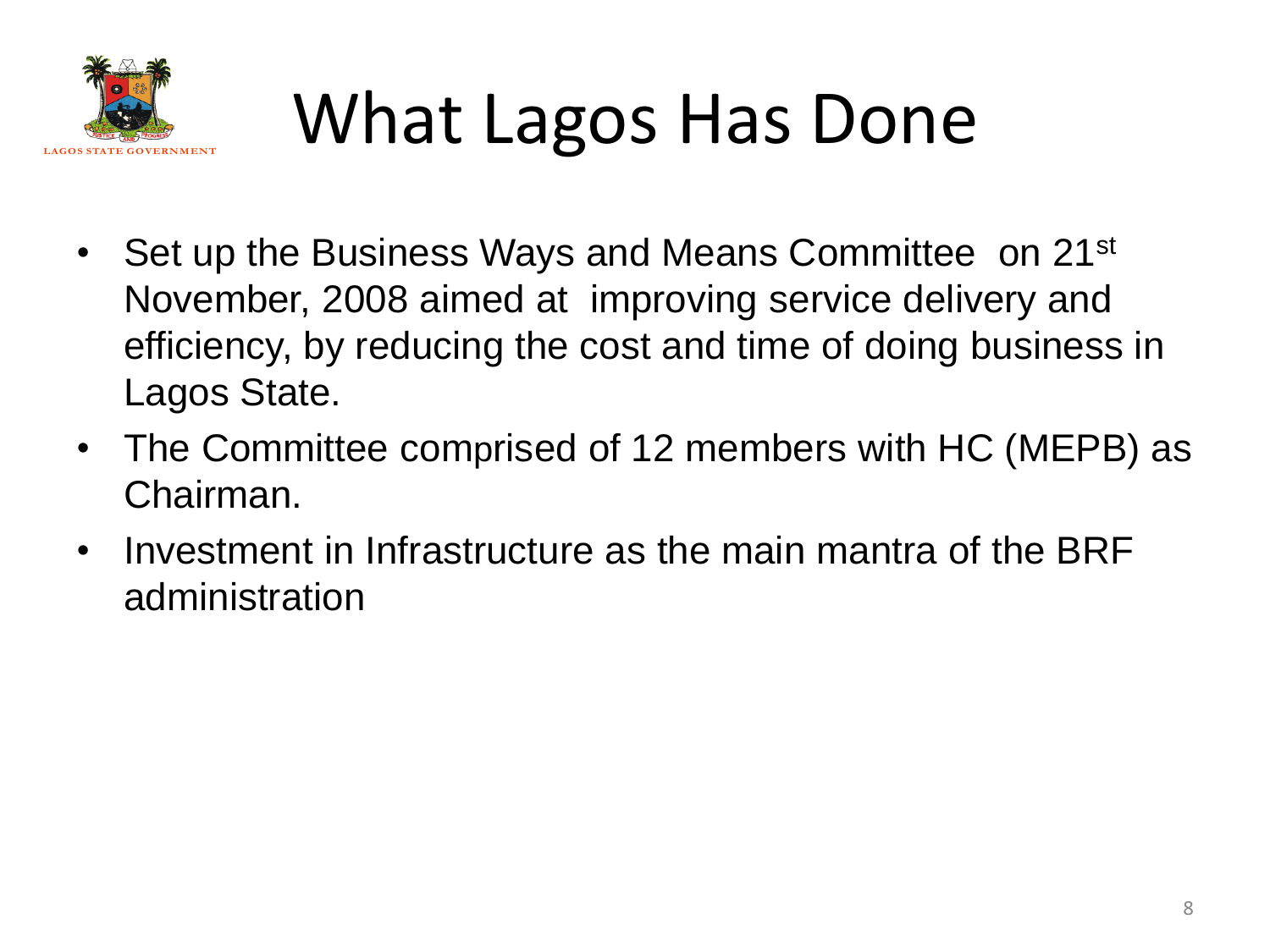

# Why Infrastructure ?

- Empirically-proven correlation between investment in infrastructure and economic growth (a World Bank study of 39 African countries covering 1990-2005 shows that infrastructure dev't yields great growth payoff)
- Investment in infrastructure simultaneously tackles a number of challenges – job creation; poverty reduction; lower cost of operations for manufacturing/commercial enterprises.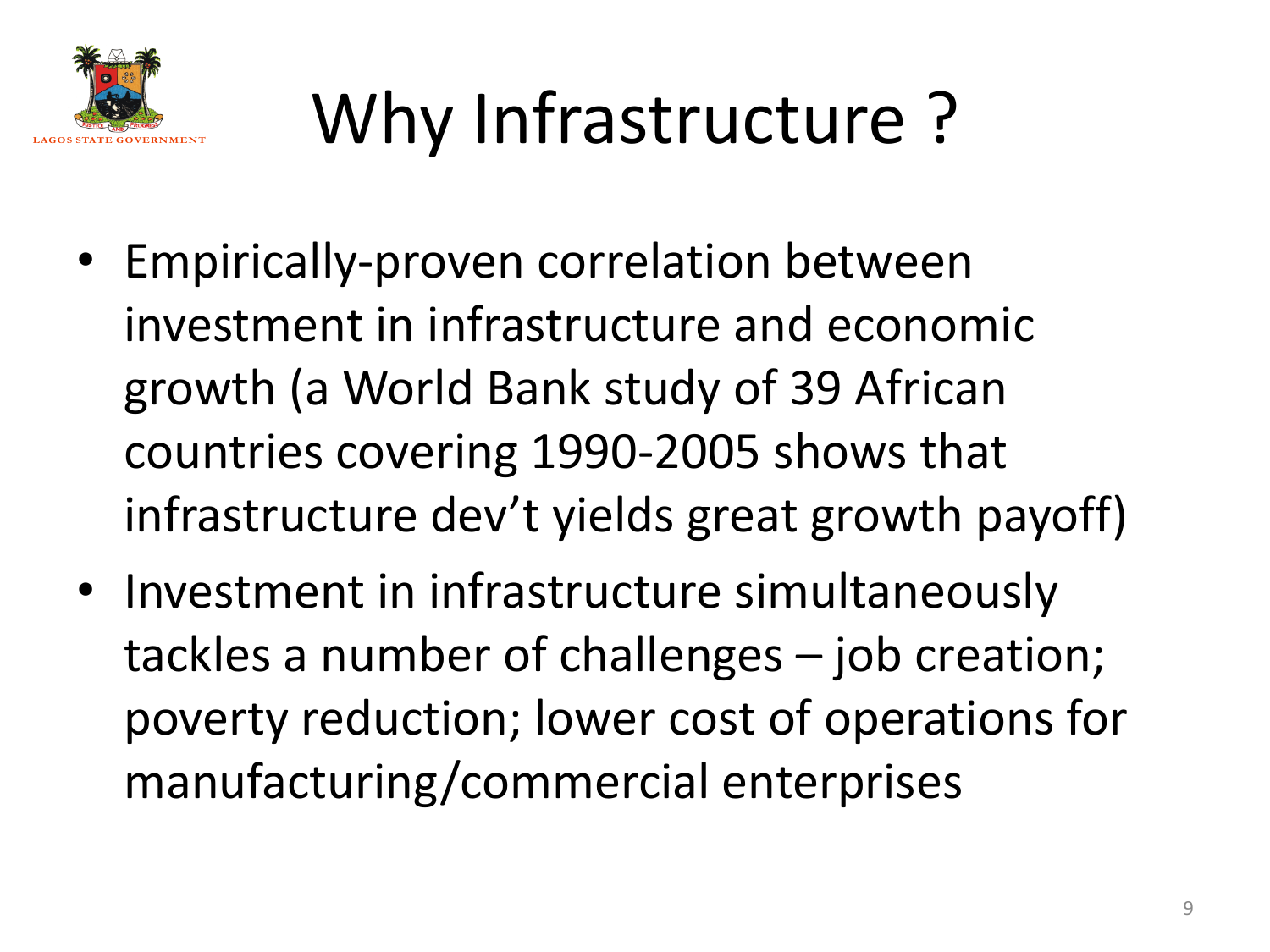

### **OTHER STRATEGIES TO ENHANCE COMPETITIVENESS**

- (i) Access to land and Reduction in Transaction Procedures and Costs through:
	- a. the Introduction of an of Electronic Document Management System to fast track procedures for obtaining C of Os with a view to increasing property rights security and management of property registration information.
	- b. Implementation of New Methodology for assessing Property Values with a minimum 50% reduction in various fees charged by the State for registering introduction.
	- c. Introduction of One Stop Shop in Lands Bureau.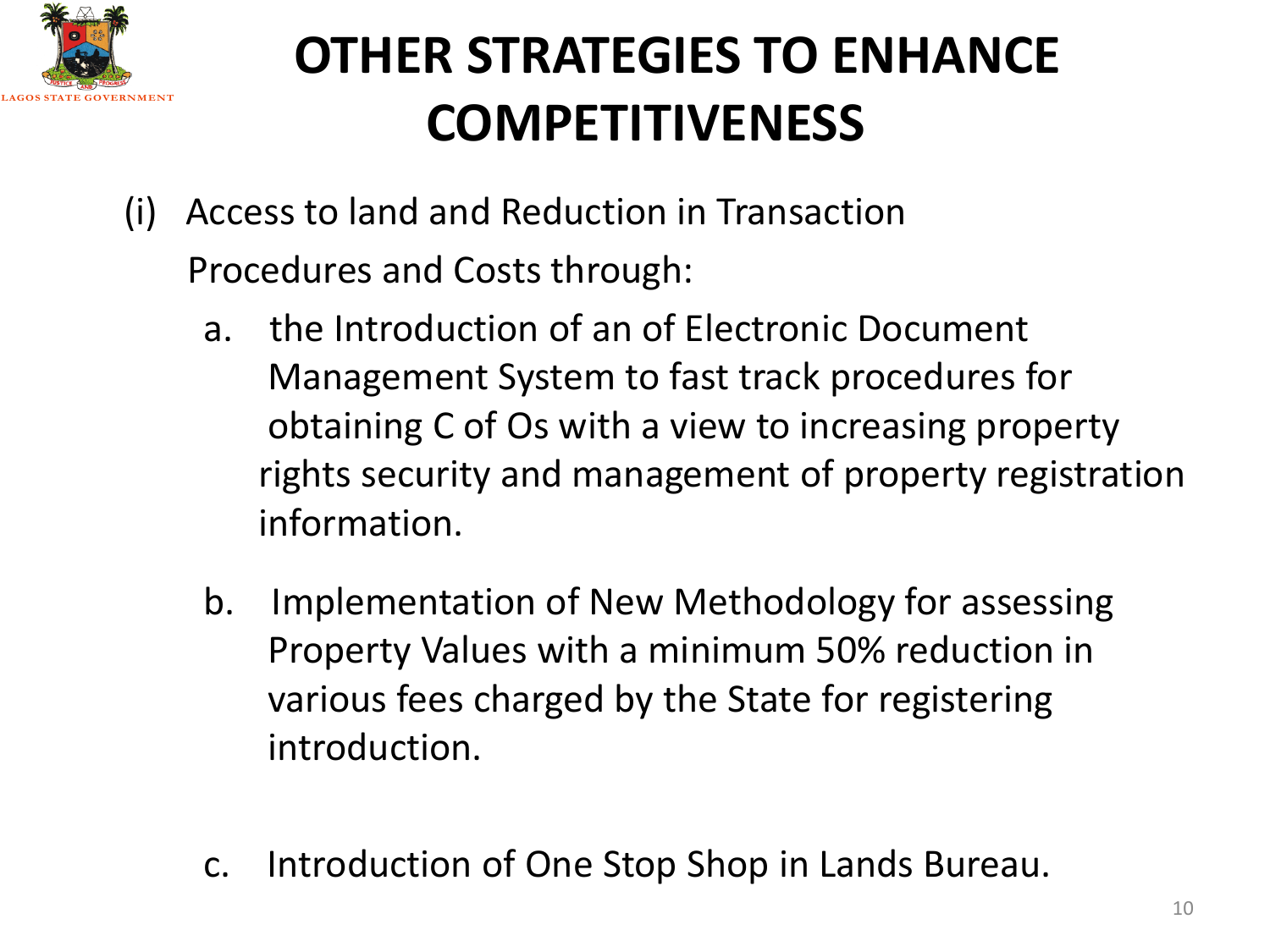

### **STRATEGIES TO ENHANCE COMPETITIVENESS**

- (ii) Reduction in the Cost of Building Permit Procedures:
	- a. Introduction of e-approval system in at least one District Office in the State
- (iii) Simplification of Procedure and Reduction in the cost of Property Registration
	- a. Implementation of the Phase 1 of the GIS Strategic Plan
	- b. GIS Database fully accessible to relevant MDAs involved in property registration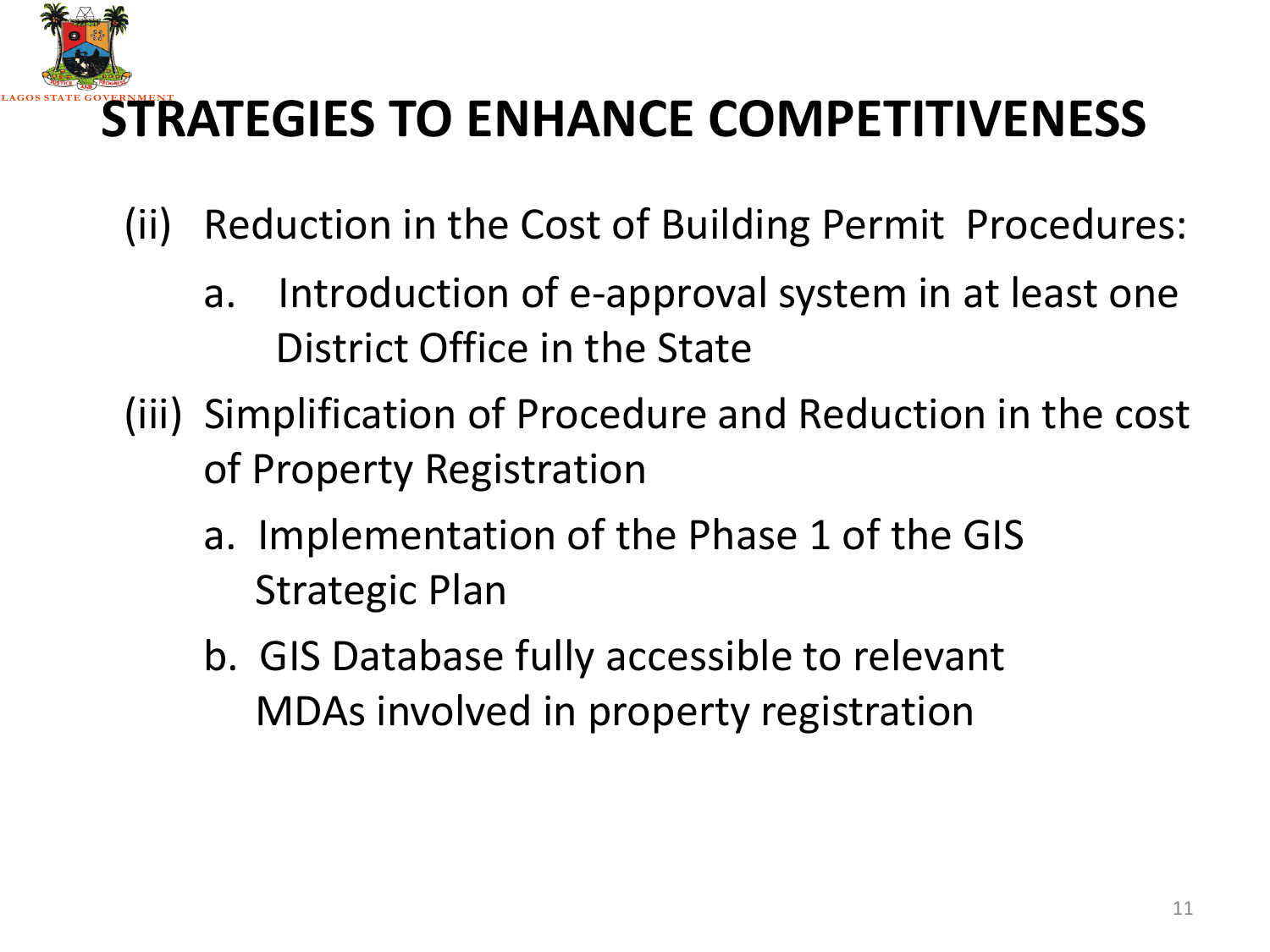

### **STRATEGIES TO ENHANCE COMPETITIVENESS**

- (iv) Transport System Strategic Transport Master Plan, Reconstruction and expansion of roads to accommodate road infrastructural gap as a result of rapid urbanization e.g Lagos – Badagry Expressway.
- (v) Power Independent Power Project (IPP) located in most business districts (Akute, Island & Alausa Power Projects)
- (vi) Safety Security improvement via the State Security Trust Fund
- (vii) Enforcing Contracts Alternative Dispute Resolution (ADR) through.
	- (a) Citizen's Mediation Centre
	- (b) Office of the Public Defender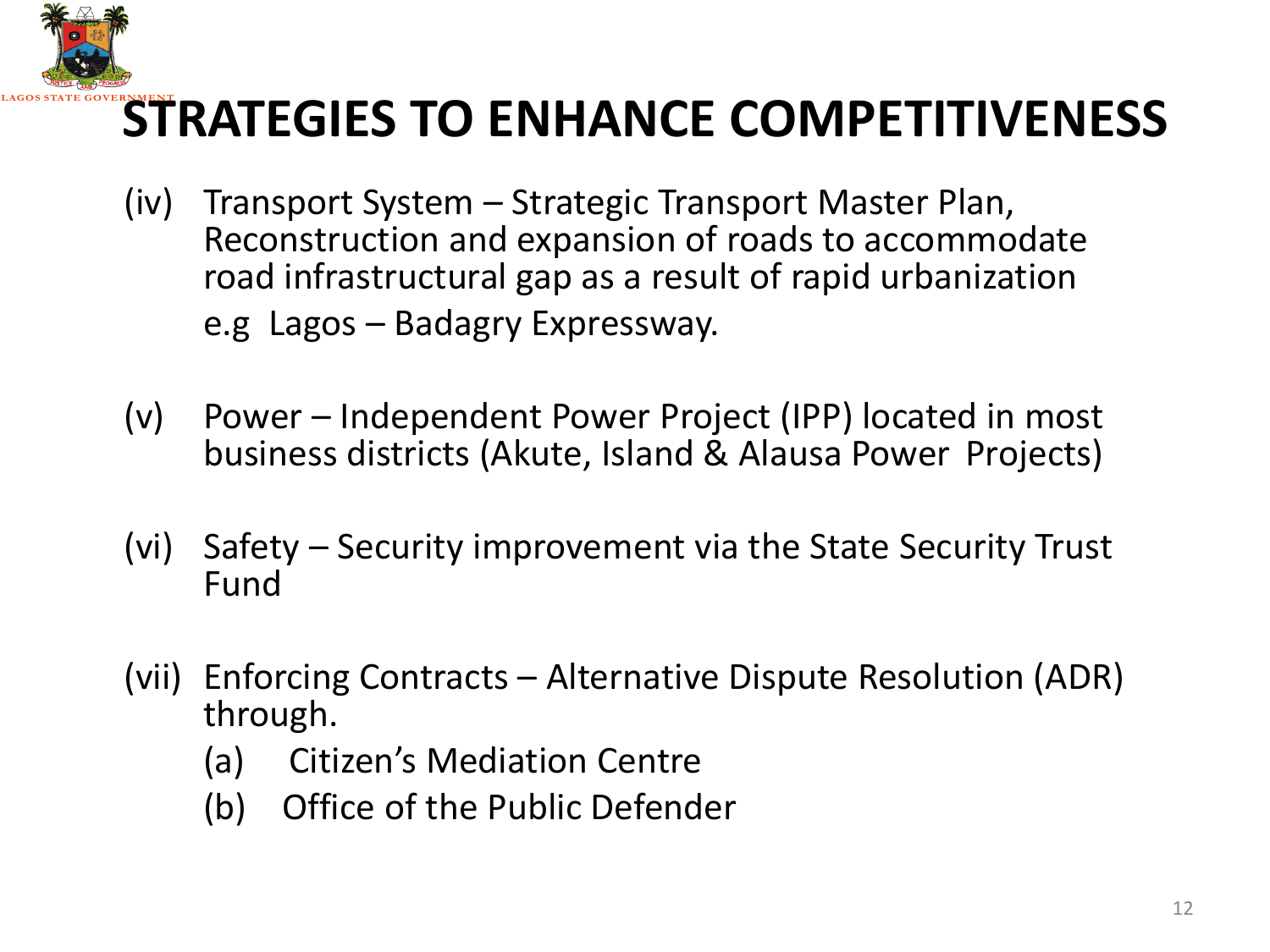

### **LAGOS STRATEGIES TO ENHANCE COMPETITIVENESS**

(viii) Public Health – Infrastructure upgrading and equipping of Health facilities, Primary Health Care (PHC) Revitalization.

(vii) Taxation Reform – Introduction of Self Assessment Filing System, Improvement in the use of IT and other modern methods of tax administration.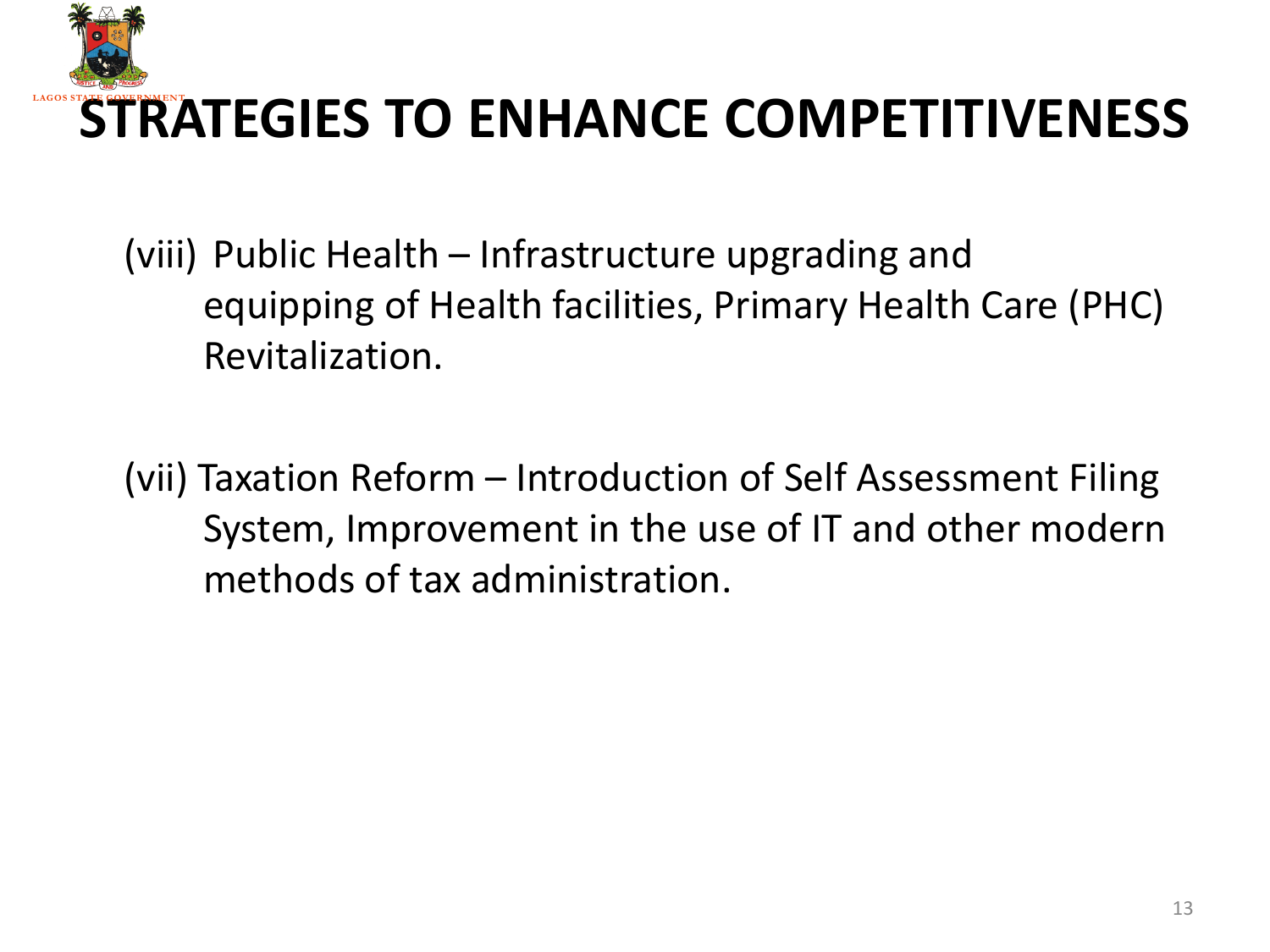

# CONCLUSION

- Ultimately our Strategies are all efforts geared towards the attainment of transforming Lagos into Africa's Model Mega City that is safe, secure, functional and productive.
- Competitiveness and ease of doing business reforms are important for the private sector to thrive and contribute to the goals of poverty eradication